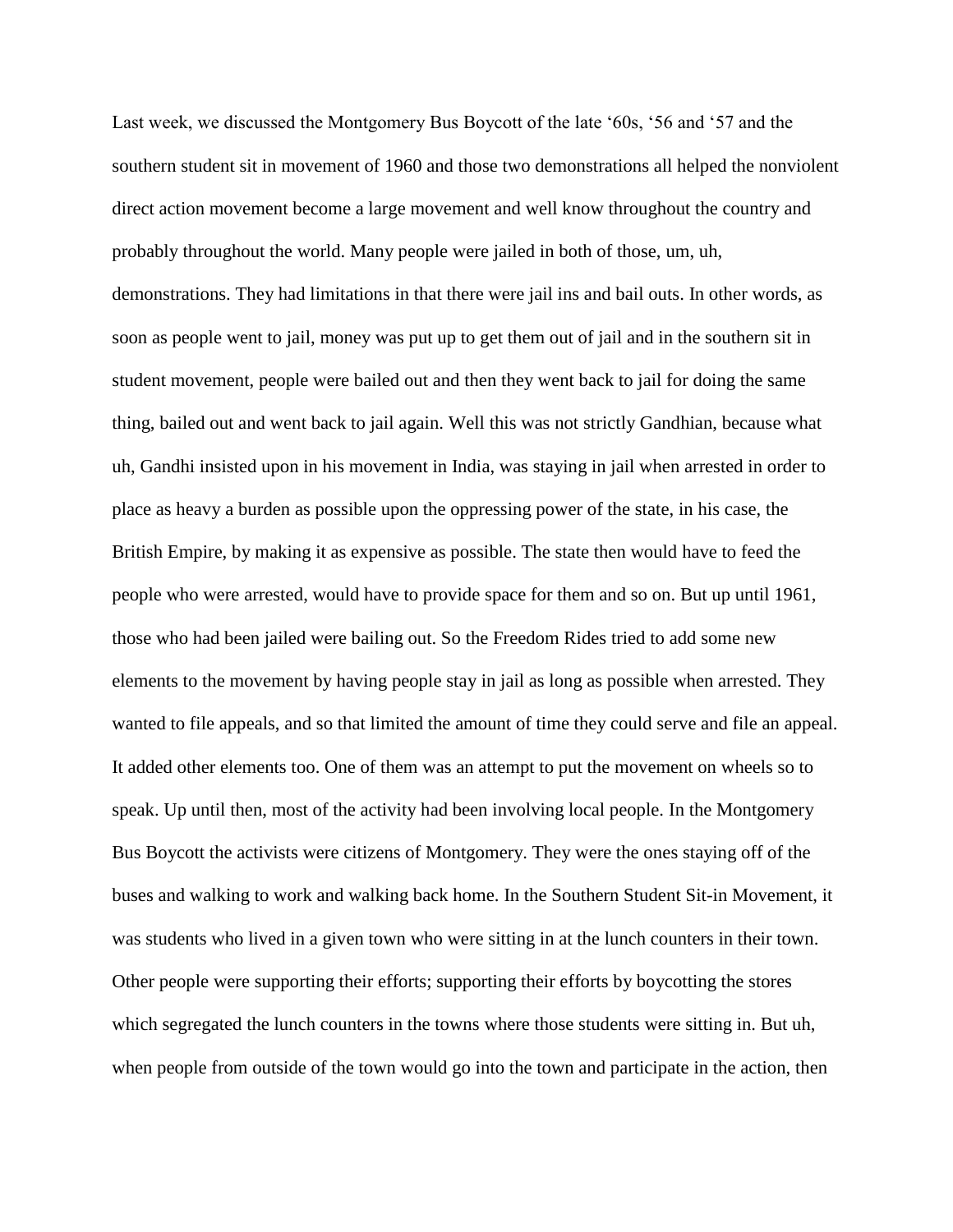the town fathers and the local papers would scream 'There are outside agitators coming in' and that was presumed to be bad. The concept there was that only people who live in a locality have a right to be concerned about what happens in that locality and the assumption was that there was something wrong for people who don't live there to involve themselves in the action in a given community. Well in the Freedom Ride we rejected that concept. We felt that any American citizen wherever he lived in the country, had not only a right but a duty to be concerned about injustice wherever he or she saw it in this country and had a right to go there and try to do something about it. And that became a very vital part of the the Freedom Rides. So we tried to put the movement on wheels. Never again after the Freedom Rides were you to hear 'outside agitators' used; were you to hear that concept voiced by local people that outsiders could not come in and be involved in the action. It was generally assumed that outsiders would come in and indeed should come in. Look at the Selma March of Dr. Martin Luther King. He issued a nationwide call that was in 1965 four years after the Freedom Ride. He issued a nationwide call and um, ministers and laymen from Catholic churches, Protestant churches, Jewish churches went down to Selma and there was no hesitation there. You heard very little about outside agitators coming in because the concept had been established by the Freedom Rides in 1961; that Americans had a right, indeed a responsibility to be concerned about injustice wherever they found it and to go there and become personally, individually involved in the action. That's what the Freedom Rides tried to do. They tried also to solve a problem and the problem was, what to do about segregation by race in interstate bus travel in our country. Now Supreme Court decisions had tried to deal with that issue. In 1946, the United States Supreme Court had rendered a decision in the Irene Morgan case, finding that segregated seating on interstate buses was unconstitutional. It placed too heavy a burden upon interstate commerce. Yet, nothing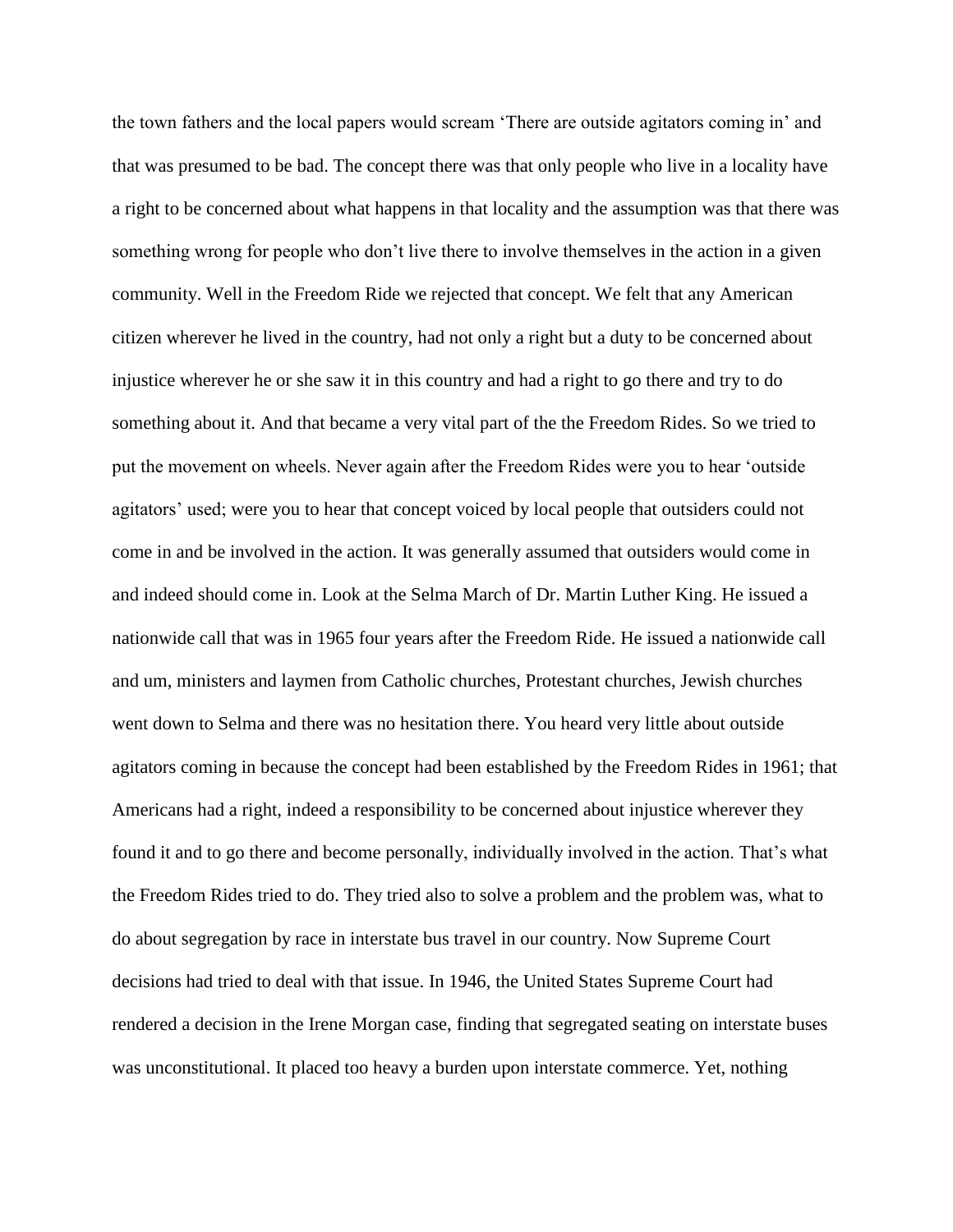happened. The status remained quo. The Supreme Court decision was never enforced by the Department of Justice or the Interstate Commerce Commission or any other part of the federal government. The segregation laws of the southern states and municipalities continued to prevail and segregated seating of interstate passengers continued on the buses in spite of the Supreme Court's Irene Morgan decision. In 1960, fourteen years later the Supreme Court found in the case of Boynton versus the Commonwealth of Virginia that racial segregation in the use of bus terminal facilities used by interstate passengers was unconstitutional. Still, nothing happened. The status remained quo. Segregation continued to be enforced and the federal government did nothing whatever to enforce the Supreme Court decision. Now the pattern was, in case there are those of you who are too young to remember, as most of you are, or have not read, uh what the pattern was in those times, that uh, on the buses blacks sat in the back, in the rear from the rear forward. Sometimes there was a sign placed on the back over certain seats at uh, midsection or further back depending on the number of blacks expected to board the bus at a given time. Behind that sign were, was black seating, in front, front white seating. In any case, blacks were to seat from the back forward; whites from the front backward. This was for interstate passengers, anybody else riding the regularly scheduled, commercial bus lines, Greyhound and Trailways and at the bus terminals, those rest stops, the waiting rooms were segregated. If it was a large city, there were separate waiting rooms. One waiting room with a sign over it saying 'white or whites only' with a next door a waiting room saying 'Colored' which was the term used then for blacks or coloreds only. And where there were the separate waiting rooms um, usually there was a lunch counter in the one for white and maybe a window um, opening into the colored waiting room so that uh, colored passengers in the colored waiting room could get, uh, carry-out food through that window. In smaller towns where they didn't have the money or big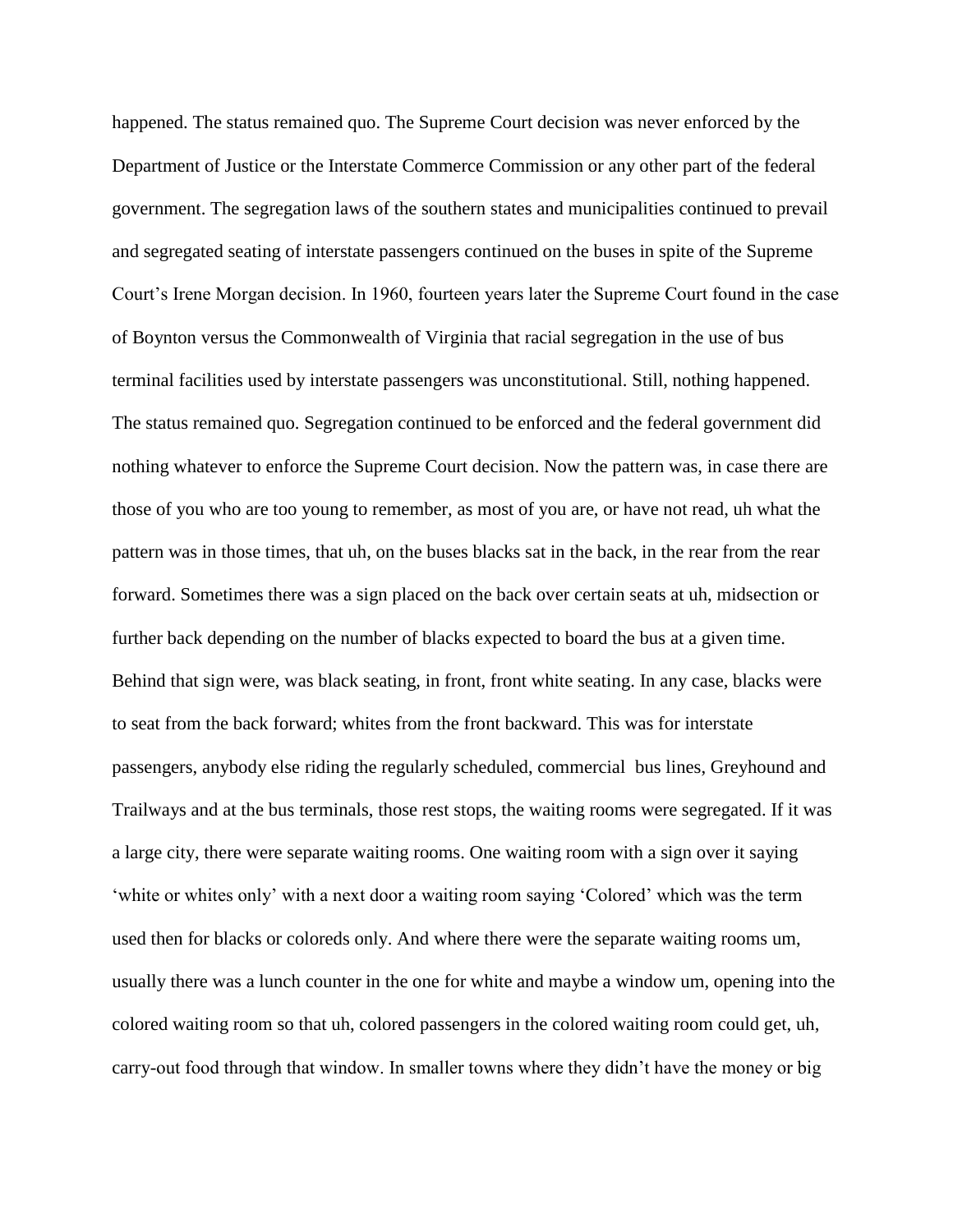enough terminal to have two separate waiting rooms, there there was a separate section of the waiting room for coloreds. In other words, there would be seats over on one side with a sign over it saying 'white'. There would be a seat or a bench or two benches as the case may be on the other side, opposite with a sign saying 'colored' and the black passengers sat in the colored, white passengers sat in the white. Separate facilities: the um, water fountains were labeled 'colored' 'white' white water and colored water. You can imagine that. Restrooms similarly: there were four restrooms for uh, white men, colored men, white women, colored women. That was the segregated pattern and that pattern existed, continued to exist even after the Supreme Court decision in Boynton. Well when I became National Director in 1961; February 1, 1961 of CORE, the organization of which I had founded in 1942 in Chicago. The first project we decided upon was the Freedom Ride. On my desk, there was a small stack of mail from blacks in the South, the deep southern states. Complaining about the fact that when they tried to ride on front seats of interstate buses, they were jailed or beaten or thrown off or all of those things and when they tried to enter and use the facilities in the waiting room or the section of the waiting room labeled whites, they were jailed, beaten, or thrown out. That in spite of the Supreme Court decision. So first thing we had to do was conceptualize the problem. Why was it that uh, the Supreme Court decision was not being enforced by the federal government as everyone knows, federal law is supposed to take precedence over state laws. Why didn't the federal government enforce its law? The reason it seemed to me, it seemed to us and by us I mean my tiny little CORE staff made up of two field secretaries, a community relations director that meant fundraising and public relations and um, let's see oh a secretary and a, uh, part-time bookkeeper. It seemed to us that the reason was political. That the administration in Washington did not want to rock the boat, politically in the South. The administration, being Democratic, and the South,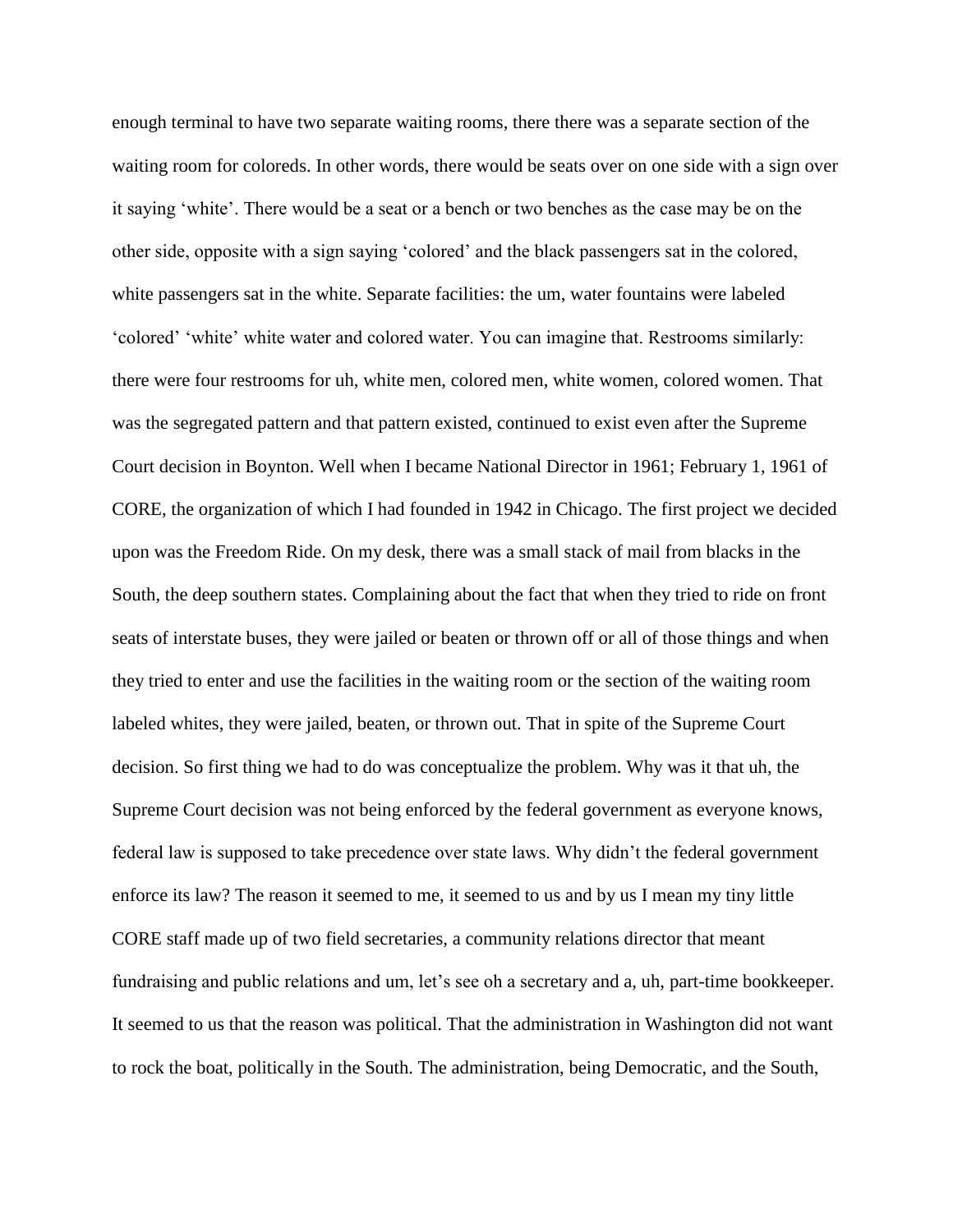being solidly Democratic. The administration feared, that if they rocked the boat then the solid South might bolt the party and uh, jeopardize the election. Remember that the South had bolted the Democratic party back in 1948 when they walked out of the convention and uh, ran Strom Thurmond for President on the State's Rights ticket. They of course did not expect to win with Strom Thurmond but they did expect to uh, defeat the Democrats and elect a Republican, Tom Dewey and thus teach the Democrats a lesson, namely that they could not mess with the Solid South. They came pretty close to uh, winning the election for the Republicans. *The Chicago Tribune* came out the morning after the election in '48 with banner headlines 'DEWEY DEFEATS TRUMAN'. But, as you know from your history uh, they had to eat those words a little bit later; Truman eked out a narrow victory but uh, the message is clear and the Democratic party got the message: Don't rock the boat, don't mess with the Solid South. You'll risk losing the election, losing the White House, losing both Houses of Congress and all the patronage that goes with it. In other words, it's too dangerous politically to rock the boat on the racial issue in the South. But nothing happened to them if they failed to enforce federal law on Civil Rights. Nobody did anything to them. We didn't do anything; Civil Rights people didn't do anything; except petition and ask for a, a meeting and sit down and talk and ask them to do something. But that didn't cost them any votes and didn't cost them any patronage or any seats in Congress or the White House or anything else. So that was an easy political decision: if you enforce the law you get killed, politically. If you don't enforce the law, you're home free. So the decision was not to enforce it. So what did we have to do: you guessed it, we had to weigh those scales in the other direction so that uh, it became more dangerous politically for the administration not to enforce federal law than for them to enforce federal law. How would we do that? By creating a crisis; a crisis where the administration and the federal government would be embarrassed,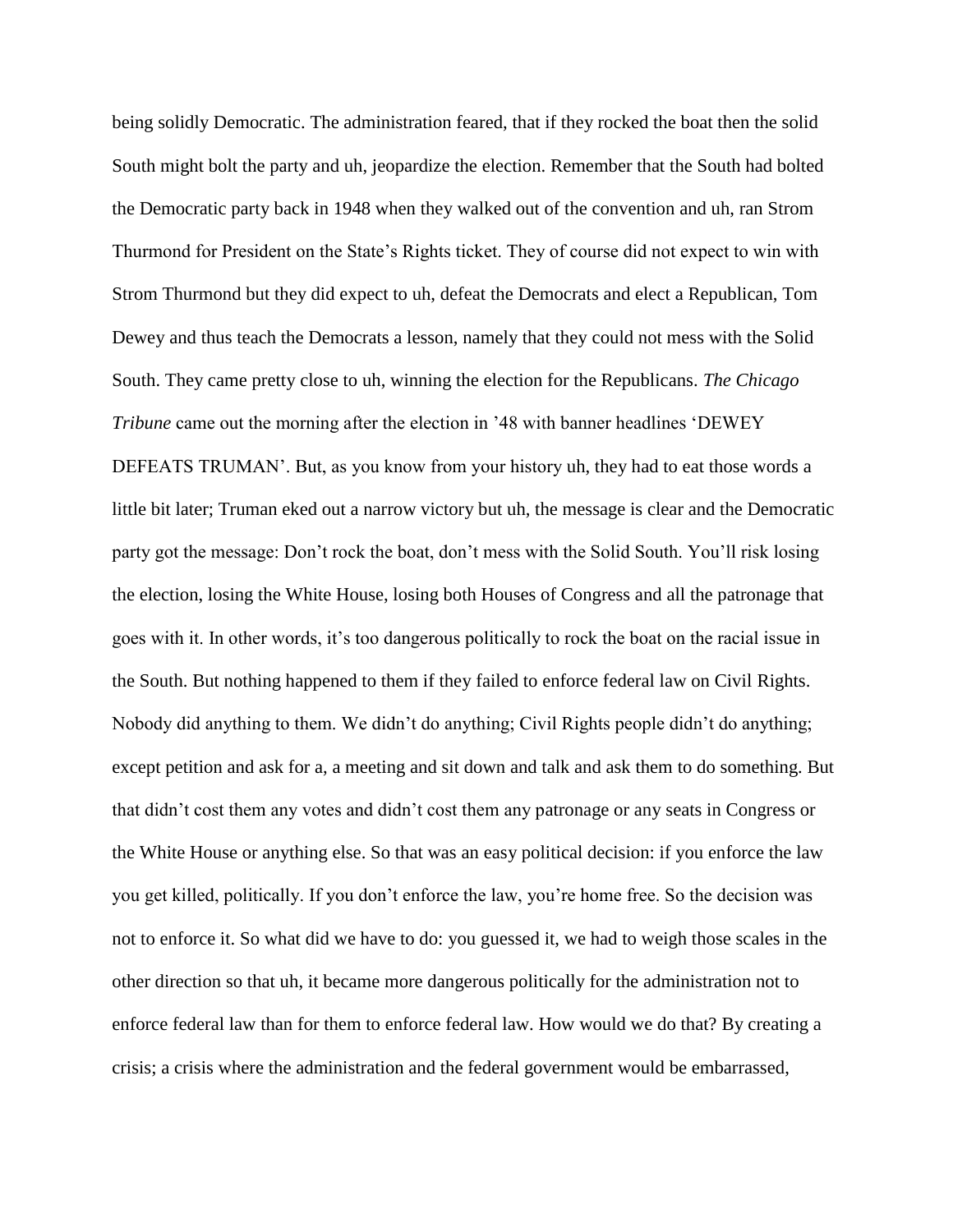throughout the nation, in the North as well as the South and internationally, and thus would uh run the risk of losing a lot of liberal progressive votes in the North. The black votes, which had been solidly Democratic might be in jeopardy. We had to create a crisis. Make the issue. How would we create the crisis? Simple. Simply do what the Supreme Court said we had a right to do: ride the buses, interstate buses unsegregated; the whites sitting in the back and the blacks sitting in the front and refusing to move when ordered and accepting the consequences of our action. Stopping at every rest stop and using the waiting room facilities unsegregated, with the blacks going into the waiting room for whites; the whites in the waiting room for colored. And blacks going into the waiting room for whites and using all of those facilities; drinking white water, using white restrooms or trying to, uh, eating white food and refusing to leave when ordered accepting arrest, accepting violence with and responding with nonviolence and the whites doing the same in the colored waiting room. We felt that we could count upon the Ku Klux Klan and the other bigots in areas through which we would be going to create a crisis situation for us of great magnitude so that the whole world would be watching what was happening. Um, then in specific terms what we would do is to recruit a small number of disciplined people who could be counted upon to maintain nonviolence under the greatest of stress and strain. And there would be great stress and strain. Give em a one week training period; they would be white and they would be black. One week training and then ride; half of them riding Greyhound, half Trailways. And um, we would leave Washington DC about May 5, 1961 remember-go through Virginia, North Carolina, South Carolina, Georgia, Alabama, Mississippi, hopefully arriving in New Orleans, Louisiana on May 17, the anniversary of the Supreme Court's school desegregation decision. Well that was through the Deep South you know, you couldn't get any deeper south than that and uh, the Klan would certainly respond. We recruited about thirteen people, some were young,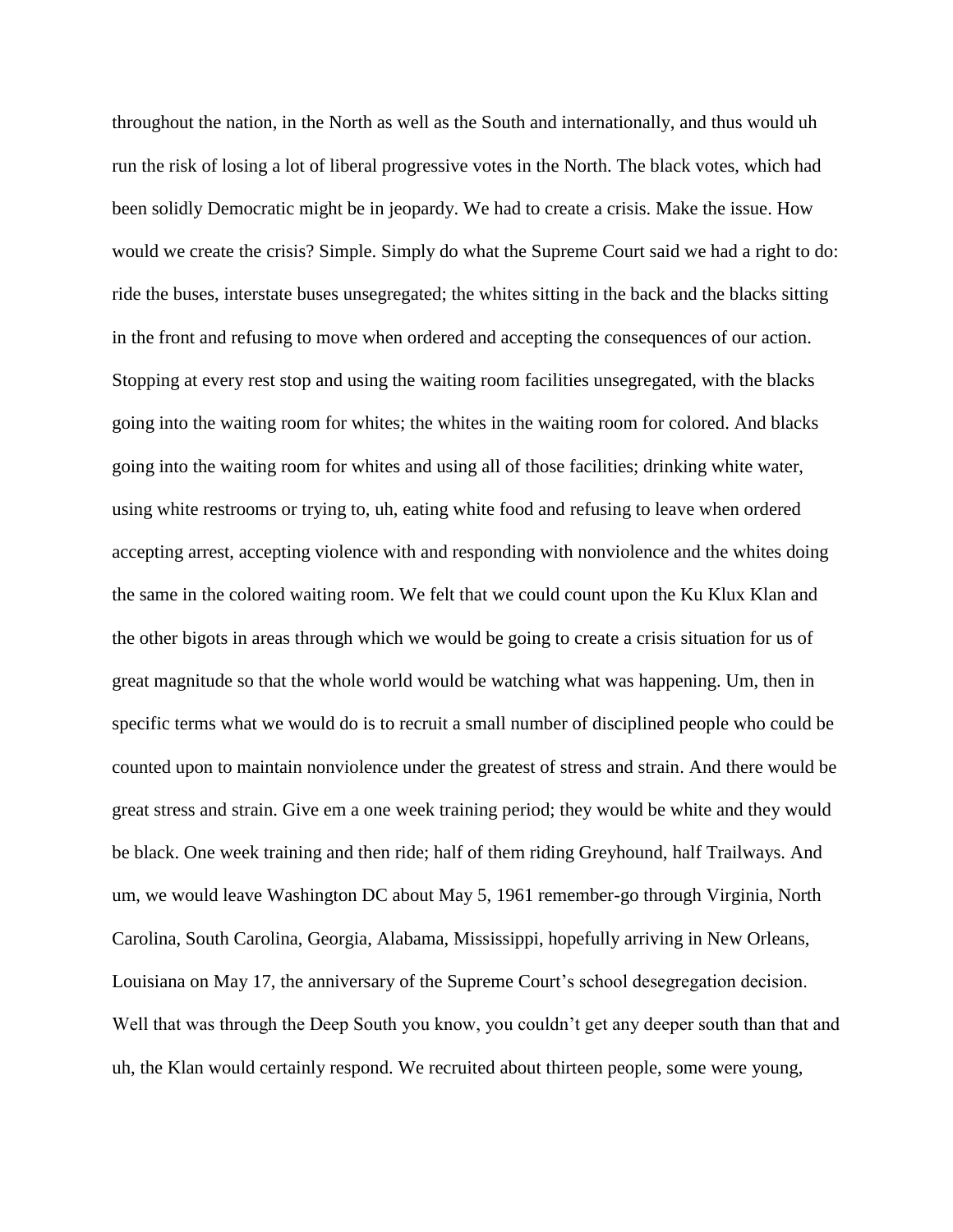college age students, some were old, well they seemed ancient to me, one was a, a white fellow was a professor near retirement in Michigan and his wife, about the same age, they were sixty one or sixty two; they seemed ancient to me at the time. Now as I look back on it I think they were approaching middle age [laughs]. Uh, I wrote letters to the President, the Attorney General, the Director of the FBI, the Chairman of the Interstate Commerce Commission, the President of Greyhound Corporation, the President of Trailways Corporation following the Gandhi plan of notifying those in authority of what you are going to do and how you're gonna do it, when you're gonna do it so you'd be open and above board, no deception involved. I even sent, uh, enclosed in each of those letters a copy of our itinerary. I asked for a response or comments. Didn't get a reply to any of the letters; now it's uh, quite possible that uh the President and the Attorney General did not receive the letters. In fact, uh, I think they did not because later, after the Freedom Ride had erupted into a front page headline all over the world and after it'd monopolized the television tubes for days, nay weeks the Attorney General Robert Kennedy called a staff meeting I'm told by members of his staff and pounded the desk and said how in the world could something like this erupt and we not know about it in advance. And uh, no staff member had the guts to tell him you didn't know about it because we didn't bring the letter to your attention. The letter was probably filed away or thrown in the circular file. But at any rate we went into training and the training was something to behold. Um, by the way I intended to go on the ride too because uh, the day before I began my duties as National Director of CORE, I had held a press conference and the press conference was covered well, had a long article in the *New York Times* which I was quoted as saying 'I will not be an armchair general sending my troops, my nonviolent troops that is, where I will not go personally. Instead, I will go with them.' And so now, I was determined to go on the Freedom Ride though I was scared of the prospects because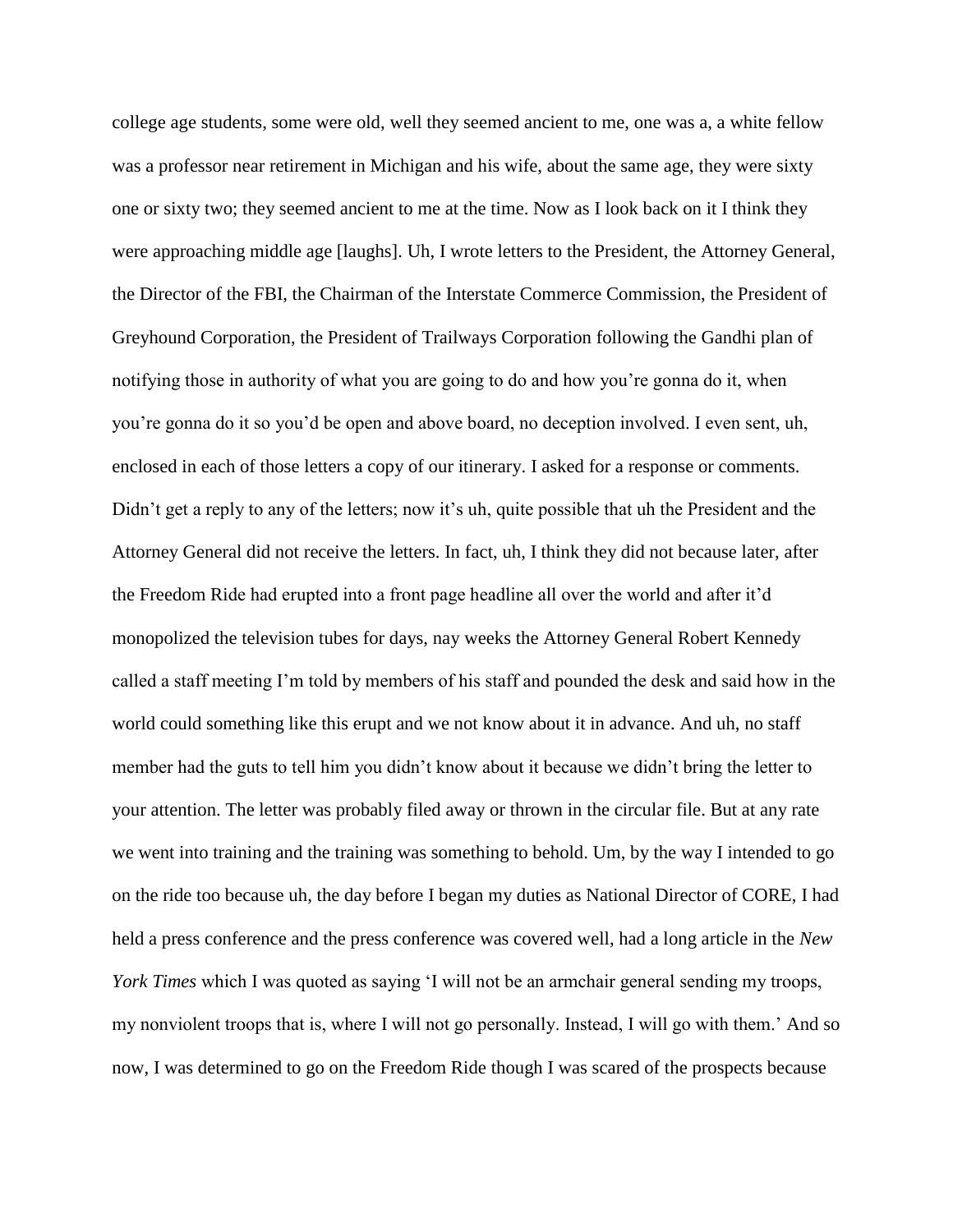frankly, I didn't think we'd arrive in New Orleans and I thought that we'd probably be killed at least some of us, in Alabama or Mississippi, if not in Georgia or South Carolina. But here's the kind of training we endured in Washington. We had a lawyer speak to us and uh tell us, um what the legal situation was vis a vis the Supreme Court decision and decisions and the various state laws on segregation in interstate travel and also to tell us what our legal rights were when arrested. Then we had social scientists talk to us about the uh, mores and folkways of the areas of the country through which we would be traveling and the extent to which the local citizenry would be apt to go in order to preserve the status quo. Then we had a social activist talk to us and tell us what was really gonna happen to us and he told us you're gonna get yourselves killed, that's what you're gonna do. Then we um, went through um social dramas of role playing you know. About half the group played the role of um, Freedom Riders sitting at a simulated lunch counter in a simulated bus terminal waiting room. The other half played the role of white hoodlums coming in to beat them up; and they were pretty realistic too, I thought overly so. They knocked us off the stools and stomped and kicked us. The purpose of that was clear. It was to teach us how to cover up so as to protect vital parts and hopefully prevent uh, permanent and, serious uh injury. Then we went into a discussion of the scene which had just been acted out and we reversed roles and played the scene over; went into a discussion of that. At the end of that week I honestly felt that every member of that group including myself was ready for anything, including death, which was a possibility we knew. I went to visit my father who was uh, in Freedman's Hospital now Howard University Hospital in Washington. He was uh, terminally ill of cancer and I uh, told him what I was about to do, told him of the Freedom Ride, the concept of it and how we were going to implement that concept and uh, showed him a copy of the itinerary. He put on his reading glasses, studied it, thought he was a Southerner and he by the way was an